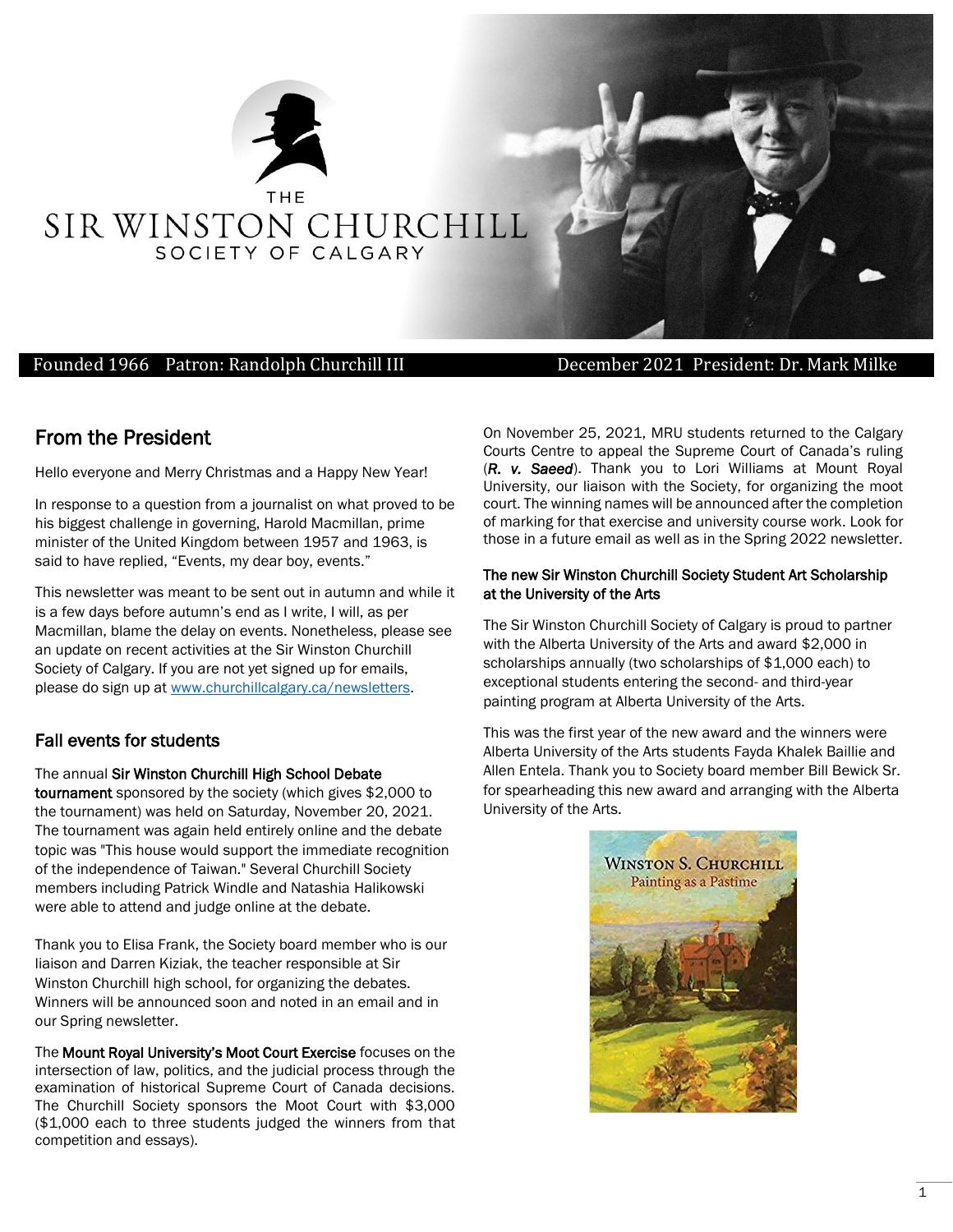### Churchill books to be awarded to students

The Churchill Society board has decided that each of the winning students in the above three award programs will also be awarded a book on Sir Winston Churchill (or by Churchill himself, i.e., on painting). Those books will be sent out in the New Year after selections by Bill. In addition, all students will be invited to our annual memorial dinner in May.

## Three fall events for members and guests

This past fall, three events were held. The first was an October 17<sup>th</sup> Zoom interview with Rachel Trethewey, the United Kingdom author of *[The Churchill Girls: The Story of Winston's Daughters](https://winstonchurchillab.us10.list-manage.com/track/click?u=966d8a17cc5aac73b79f36871&id=b3bdd62c8a&e=d0e474a5ab)*. The author drew on unpublished family letters from the Churchill archives to bring Winston and Clementine's daughters out of the shadows and tell their remarkable stories for the first time. It was a fascinating conversation and I highly recommend the book.



The annual general meeting for the Society took place at the Ranchmen's Club on Thursday November 4, 2021 and we updated our bylaws (ending reliance on the fax machine as a notification option and adding email as another option). The renewing board members are at the end of this newsletter and my personal thank you to each and everyone of them/you. The Society would not exist without their time and dedication—so thank you.

We held our first in-person social, a Christmas social for members and guests, in almost two years at the Ranchmen's Club on December 10<sup>th</sup>. We updated those in attendance (37 people were able to attend) about recent progress on the statue including showing picture of the same.

It was enjoyable to simply catch up with longstanding members and new ones as well. Thank you to all who attended.

### Thank you to new volunteers

The Society would not exist without you the members and all the volunteer help. There are new volunteers that everyone should know about as they are indispensable:

- Haley Love, Caitlyn Madener and Matt Gelinas who helped create our statue fundraising video and helped update it as well;
- Jaclynne Dahlberg who has helped with administration and mailing;
- **Lynda Hunt** at Moodys Tax Services who is helping the Society and Treasurer Kim Moody with our financial processing;
- and to geoLOGIC's Melissa McCarty-Silverstein who also helps with our mailings.

Also, a call-out thank you to board member David Holmes. If you ever receive an email from the Society with spelling or grammatical errors, it is because I have not taken the time to have David proof it (I have promised to do better in the future.) David is excellent at spotting mistakes in addition to being a wealth of historical knowledge on military matters and Winston Churchill.

### Our annual Churchill Memorial dinner: May 2022

In May 2022, we will resume our annual in-person Memorial Dinner. Our dinner speaker will be Allen Packwood, Director of [the Churchill Archives Centre](https://www.chu.cam.ac.uk/people/view/allen-packwood/) at Cambridge University. The exact date has not yet been finalized in cooperation with our fellow Churchill Societies across Canada but we will notify you in the coming months.

Kind regards,

Mark Milke, President Sir Winston Churchill Society of Calgary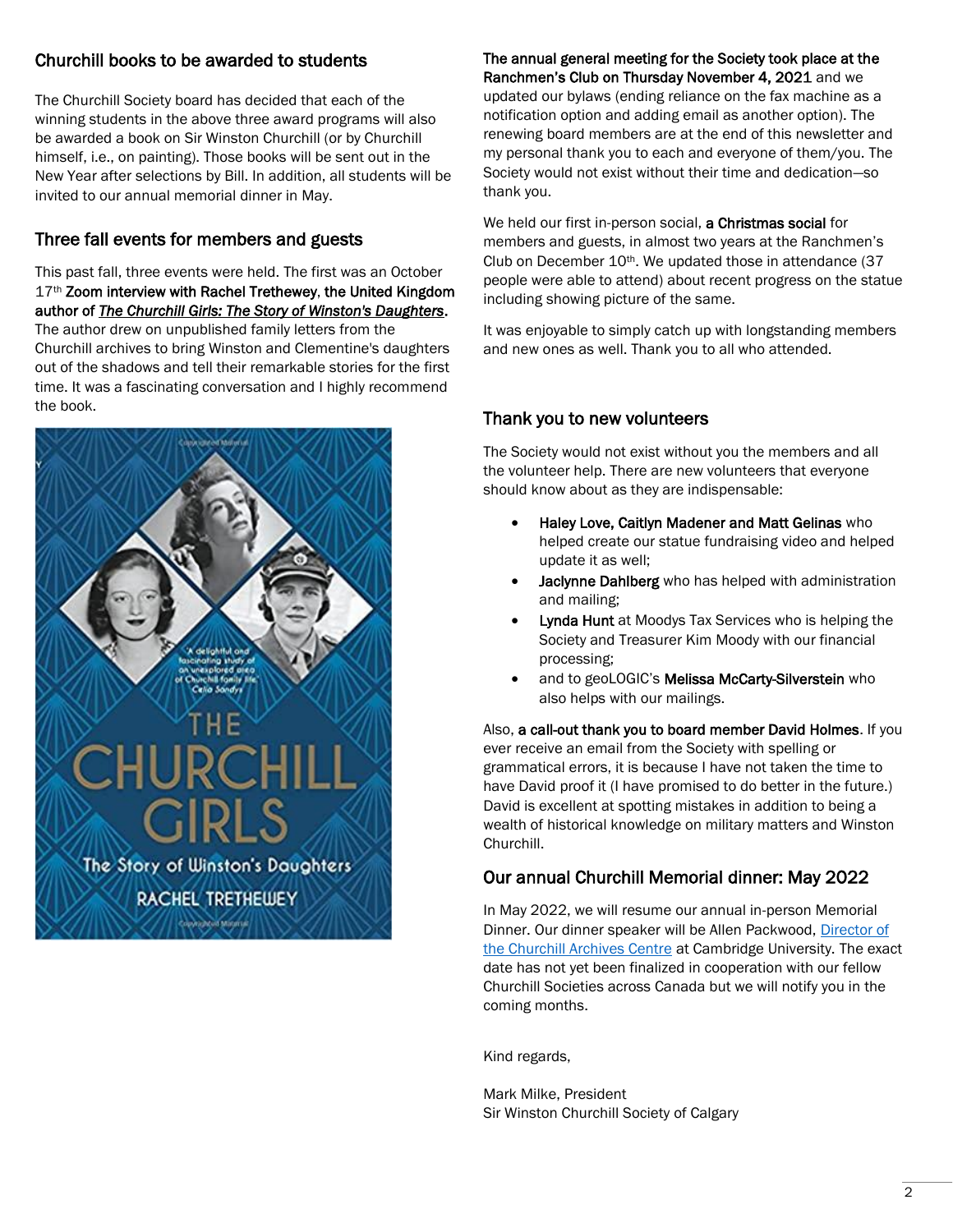# Update: [The Churchill Leadership Initiative](https://www.churchillcalgary.ca/statue.html)  [and Statue Project](https://www.churchillcalgary.ca/statue.html)

The Sir Winston Churchill Society of Calgary's Leadership Initiative and Statue Project began several years back just as an idea. Since then, we have managed to raise significant funds from a wide cross-section of Calgarians, other Canadians and others from around the world including the United States and the United Kingdom. To date, \$286,000 of the proposed \$300,000 for the statue, base, plinth, and maintenance fund has been donated.



A few of us Churchill Society board members visited Edmonton in late November to see the progress on the Churchill statue for Calgary. The picture in this newsletter is of the statue in plasticine form, and the person in the picture is the past president of the Edmonton Churchill Society, Elisebeth Checkel. The picture gives you a sense of the size of the statue and also what a work of art it is. Danek Mozdzenski is a world-class sculptor with statues of Lester Pearson, jazz artist Horatio Miller, and suffragist Nellie McClung among other sculptures to his credit.

Mr. Mozdzenski will soon have the statue shipped to Montana where it will be cast in bronze and be ready for summer in Calgary. Details on the location will come soon. Board member David Hood is in discussions with a local non-profit society with land which may be ideal. Thank you to all who have donated thus far.

We are very proud of Danek's creation, as is Randolph Churchill III (Winston Churchill's great-grandson), the Calgary Churchill Society's patron and who has also donated to the statue and leadership project. Here is his note to us on the picture in the newsletter: "I absolutely love what has been achieved. It is stunning."

To see more, including the bust and video of the maquette of the statue, please refer to the [Churchill Leadership Initiative](https://www.churchillcalgary.ca/statue.html)  [and Statue Project page](https://www.churchillcalgary.ca/statue.html) at [www.churchillcalgary.ca.](http://www.churchillcalgary.ca/)

### How you can help support the leadership and legacy of Winston Churchill and help the statue project make it to the "finish line."

- Donat[e directly online](https://www.churchillcalgary.ca/donate.html) or through the mail: We have created a brochure with a synopsis of the project included in this newsletter (if you're receiving this in the mail). Cheques can be made out to the Sir Winston Churchill Society of Calgary and mailed to us c/o: 287 Discovery Ridge, Calgary, AB, T3H 5S8.
- You can also donate directly at [www.churchillcalgary.ca.](http://www.churchillcalgary.ca/)

We welcome any donation, modest or more-than-modest.

# Two Churchill Society columns

In recent months, there has been some controversy about Churchill statues worldwide including in Canada. What follows are two columns, one from the just-retired president of the Sir Winston Churchill Society of Edmonton, Elisebeth Checkel, and published in the *Edmonton Journal* earlier this year.

The second is from Mark Milke, president of the Sir Winston Churchill Society of Calgary, co-authored with Kelvyn van Esch on remembering the service of soldiers in Canada's wars. Kelvyn is Mohawk *and* servedin the Canadian Armed Forces Reserve*.* The column was published on November 6, 2021 in the *Calgary Herald* which has partnered with the Society since its inception in 1966.

## **Vandalism does nothing to make society better - Elisebeth Checkel, June 23, 2021, Edmonton Journal**

The vandalism of Sir Winston Churchill's Statue in Edmonton's Churchill Square brings into focus the debate: Should we have a statue of Winston Churchill or any historical figures? Legendary Edmontonians founded the world's first Churchill Society in the 1960s. These community philanthropists placed a statue of Sir Winston in the already-named Churchill Square.

The Society provides university scholarships in Edmonton and doctoral scholarships at the Universities of Cambridge and Oxford. The Society supports Alberta's premier high-school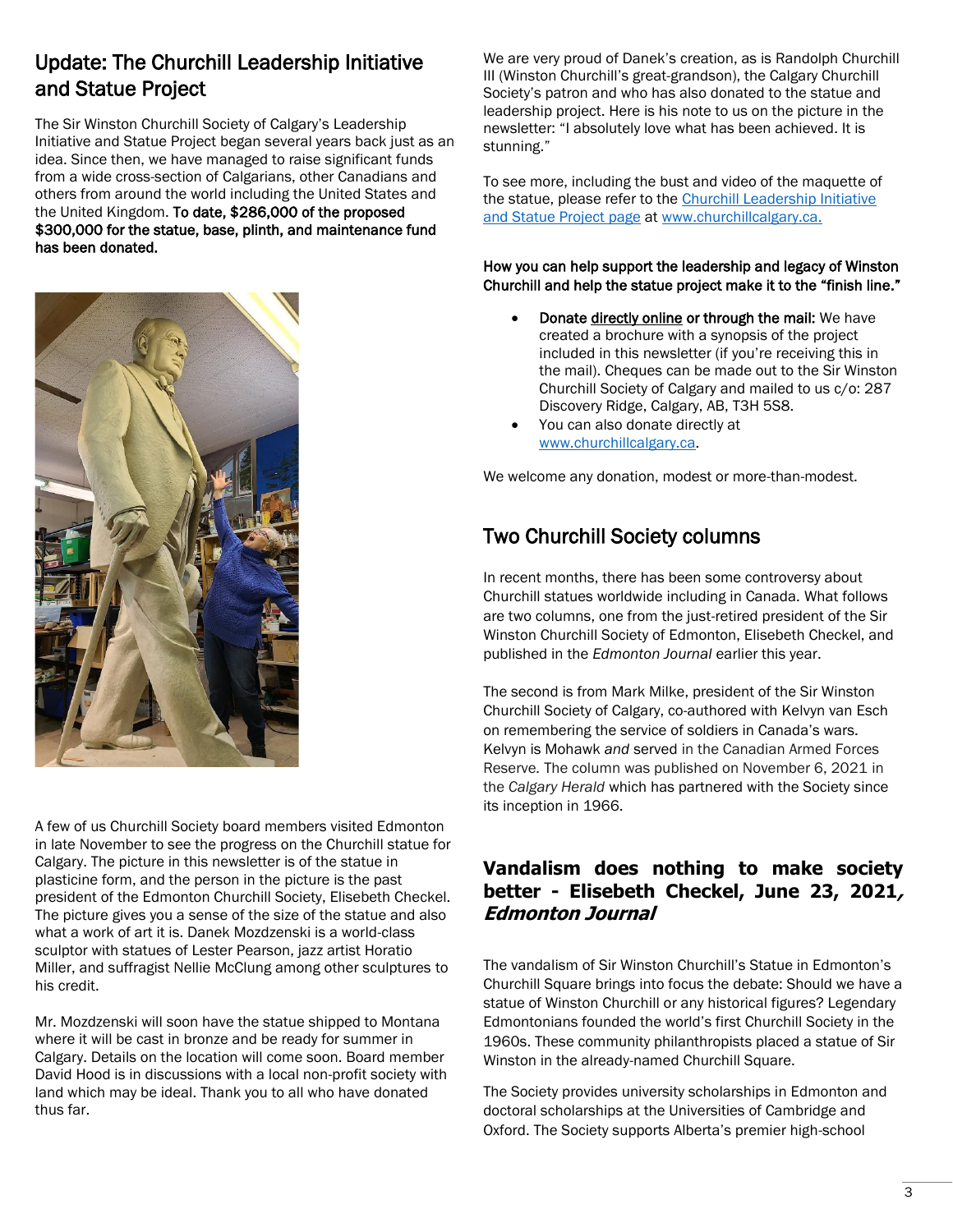essay, debate and speech competitions – encouraging discourse. This ongoing investment in the arts, culture, science and education benefits all Albertans.

The statue is more than just a fine work of art by an internationally recognized sculptor. It inspires the values of citizenship, duty, sacrifice, courage, leadership and democracy. These are the very qualities that Churchill embodies. Today's protesters are calling him a warmonger, a racist and an anti-Semite without context or examination of a long and productive life.

So, should Edmonton honour Churchill with a statue and a square? Churchill's career of public service and writing covered a period from the height of the British empire in the 19th century to the Cold War and the rise of British pop culture in the 1960s. No historical or modern figures are blameless throughout their entire lives. Human beings are multi-faceted creatures whose characters develop throughout their lives as their societies evolve over time.

As a parliamentarian, Winston Churchill was a labour and social reformer, bringing about significant legislation including minimum wage, unemployment benefits, free school lunches, old age pensions and health insurance. Among the first in the world, these pioneering reforms impacted the social fabric of Britain and were modeled throughout the Commonwealth.

As Hitler launched his European invasion, Churchill was elected Prime Minister. Under his leadership, certain demise was averted. He unified the Allies to defeat "history's most murderous racist" and fascist dictatorships in Italy and Japan. Post-war, he helped deny the further spread of a Stalinist Soviet Empire and worked to establish the United Nations which was instrumental in dismantling European empires.

Churchill's statue is an artistic symbol entwined with the evolution of our national identity. It reflects the sacrifices our elders made for our future, where they won the right for us to express our views freely, to develop an inclusive society where we may practice any religion or none, where people of all ethnicities and sexual identities are free to live their lives in openness and pride and where hundreds of thousands of newcomers from every corner of the world choose to make their homes.

Despite Churchill's contributions to our society, there are those who believe his statue should be destroyed, that it may cause pain to those who view it. They might also be pained when viewing the Cenotaph or other civic works of art because meaning is in the eye of the beholder. Poorly informed namecalling, polarizing slogans and wanton destruction will not lead to a better society.

To grow and do better, we must learn from our history, both glorious and inglorious. We must stop the vandalism and namecalling and commence with reasoned dialogue if we truly value unity, democracy and moving forward more than the cheap gratifications of anger and destruction.

We must really study and own our history, the good and the bad. Trying to paint over it leads to division, doubt and suspicion and undermines our core fundamental values. Churchill Square should remain a place where Albertans can celebrate the hard-won freedoms we cherish."



The Edmonton statue of Sir Winston Churchill

# **Remembrance is about adding to the historical record, not cancelling it - Mark Milke and Kelvyn van Esch, November 6, 2021, Calgary Herald**

We live in an odd era where the approach of some is to cancel or attack historical figures as a way of sending them down an Orwellian memory hole, this on the justification they were not perfect, and therefore should be expunged from the historical record.

Case in point? Back in June, someone threw red paint on the Edmonton statue of [Winston Churchill](https://nationalpost.com/opinion/columnists/corbella-woke-totalitarianism-behind-defacing-of-churchill-statue/wcm/6e06cc29-d027-41a4-aee4-f90a71ef8cb2) in a downtown square named after the wartime leader. In the United Kingdom [last](https://www.washingtonpost.com/world/europe/winston-churchill-statue-boris-johnson/2020/06/12/f1dc4a48-acb0-11ea-a43b-be9f6494a87d_story.html)  [year](https://www.washingtonpost.com/world/europe/winston-churchill-statue-boris-johnson/2020/06/12/f1dc4a48-acb0-11ea-a43b-be9f6494a87d_story.html) , the Churchill statue outside Parliament was boxed up. That decision was taken to prevent more attacks like an earlier [one](https://www.independent.co.uk/news/uk/home-news/winston-churchill-racist-graffiti-statue-blm-protest-westminster-a9553476.html) where vandals spray-painted the words that Churchill "was a racist" across the plinth.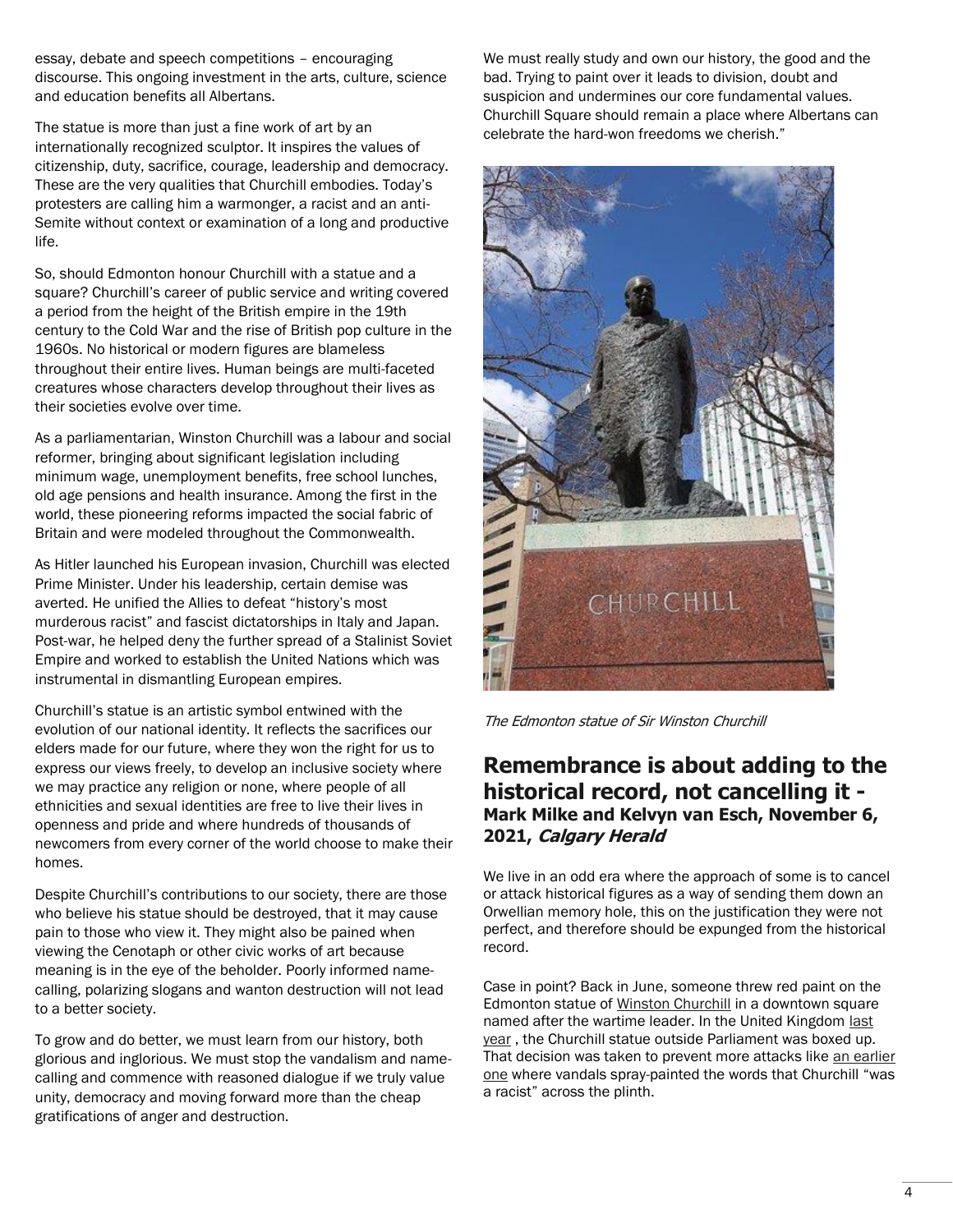Both were attacks on the legacy of a man who, almost alone, warned the world for a decade about the dangers of Adolf Hitler and his genocidal German Nazis. Churchill was ignored and shunned for doing so. He was also, once prime minister as of May 1940, key to defeating the Axis Powers.

Both of us have an interest in preserving and promoting the legacy of Churchill. This is in part because one of us (van Esch) served in Canada's Armed Forces Reserve for 4½ years and knows full well that without Churchill's leadership, much of the world would likely have fallen into a new dark age starting in the 1940s. The other (Milke) is the volunteer president of the Calgary Churchill Society, which is raising support for a statue of Churchill to be erected in the summer of 2022 and on the anniversary of Churchill's visit to Calgary and southern Alberta.

Specific to Churchill, the vandalism is regrettable because it and those who downplay its importance in public commentary make the mistake of demanding a historical figure exactly reflect someone's views today, and that anything less means Churchill or other critical figures in history should be "cancelled."

We disagree. Briefly and lest we forget, absent Churchill and his bloody-minded refusal to consider surrendering to the Nazis, it is entirely likely other British politicians would have surrendered or concluded another disgraceful treaty with Hitler akin to what Prime Minister Neville Chamberlain agreed to in Munich in [1938](http://www.emersonkent.com/speeches/peace_in_our_time.htm) .

As for Churchill the man, criticisms of him are often based on myths such as the false notion he was responsible for/did nothing about the wartime famine in Bengal. (Historian Zareer Masani decisively rebutted this false allegation in his 2020 article, " [Churchill and the Genocide Myth](https://thecritic.co.uk/issues/de-cember-2020/churchill-and-the-genocide-myth/) .") Or they assume a man with 19th-century views on say, imperialism, should be cancelled precisely *because* he was born in the 19th century.

But we can honour and celebrate history's fighters despite views we now find distasteful or the mistakes they made. We too have views and flaws that future generations will no doubt think odd or condemn. The proper way to remember history is to add to it, rather than subtract from it as cancel culture too often does.

Here, consider some examples of Indigenous service to Canada that deserve to be remembered:

[Alex Decoteau](https://valourcanada.ca/military-history-library/alex-decoteau/) hailed from the Red Pheasant Cree Nation Saskatchewan. Inclined to athletics, he was a member of the 1912 Canadian Olympic Team in Stockholm. He put his physical prowess to use as a runner in the First World War, where, tragically, he lost his life by way of a sniper's bullet shortly before his 30th birthday. He was buried in Passchendaele New British Cemetery in Belgium and was given a traditional Cree ceremony in 1985.

[Oliver Milton Martin](https://www.veterans.gc.ca/eng/remembrance/those-who-served/indigenous-veterans/native-soldiers/magistrate) was a Mohawk of the Six Nations Grand River. A remarkable man, he served in both world wars, ending his service in 1944 with the rank of brigadier. During the

Second World War, he commanded multiple infantry brigades and was the officer in charge of training hundreds of new recruits for overseas combat. After the war, Martin took up various occupations, eventually becoming a provincial magistrate in Ontario. He was the first Indigenous person appointed to such a position in the province, serving until his death in 1957.

[Mary Greyeyes Reid](https://www.thecanadianencyclopedia.ca/en/article/mary-greyeyes) was a member of the Muskeg Lake Cree Nation. She was the first Indigenous woman to enlist in the Canadian Army and she served in the Second World War. She was sent overseas to England and continued working in London until 1946 when she was discharged. After returning home, she would raise her voice in calling for full voting rights for Indigenous Canadians, demonstrating that it is possible for Indigenous people to fight for Canada even while working to make Canada a better place to live. She would reflect on her wartime service, calling those years the "best of her life."

We can remember statesmen such as Churchill, and remember Indigenous people who served in Canada's armed forces in both world wars.

Of course, we also know that Indigenous people served in the Canadian Armed Forces in other conflicts as well. It was the shared sacrifices that enabled Canada to progress to the free and flourishing country it is today.

We do not cancel past heroes because they do not fit current expectations. We remember Churchill in his bravery and courage as he motivated and led his country and the Commonwealth towards victory. We remember Canada's soldiers, including the Indigenous soldiers who were denied voting rights, yet still responded to the call to service.

We remember them all, not because they were perfect or fit within a modern mould, but because their sacrifices and courage helped further the freedoms we enjoy today.



*Alex Decouteau*